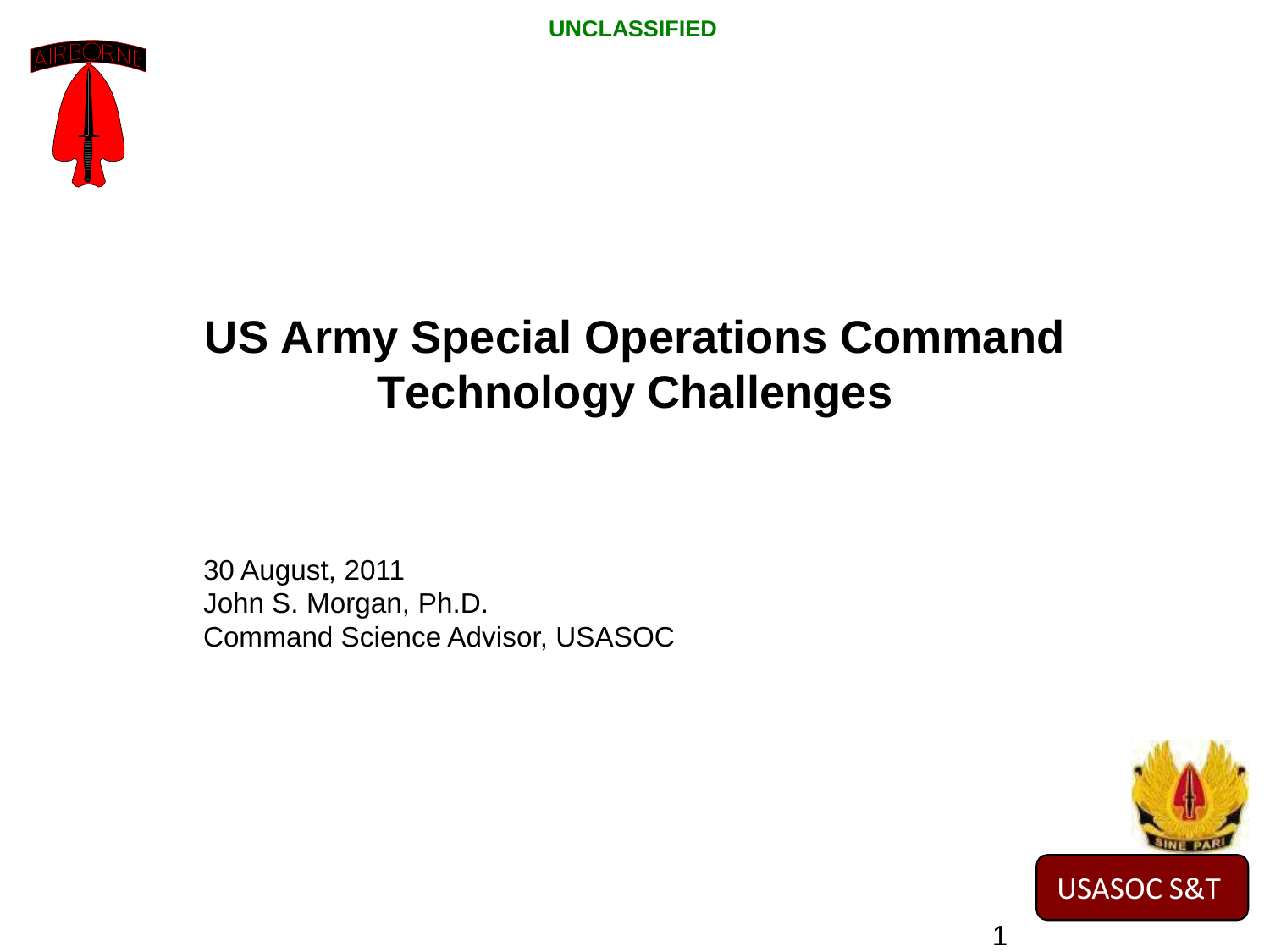## **US Army Special Operations Command**

• US Army Special Forces Command

- 1 SFG, 3 SFG, 5 SFG, 7 SFG, 10 SFG
- 19 SFG, 20 SFG
- Army Special Operations Aviation Command (160<sup>th</sup> SOAR)
- JFK Special Warfare Center and School
- 75<sup>th</sup> Ranger Regiment
- 4<sup>th</sup> Military Information Support Operations
- . 95<sup>th</sup> Civil Affairs Brigade
- 528<sup>th</sup> Sustainment Brigade
- **Other units**
- Surgeon, Psychologist, etc.

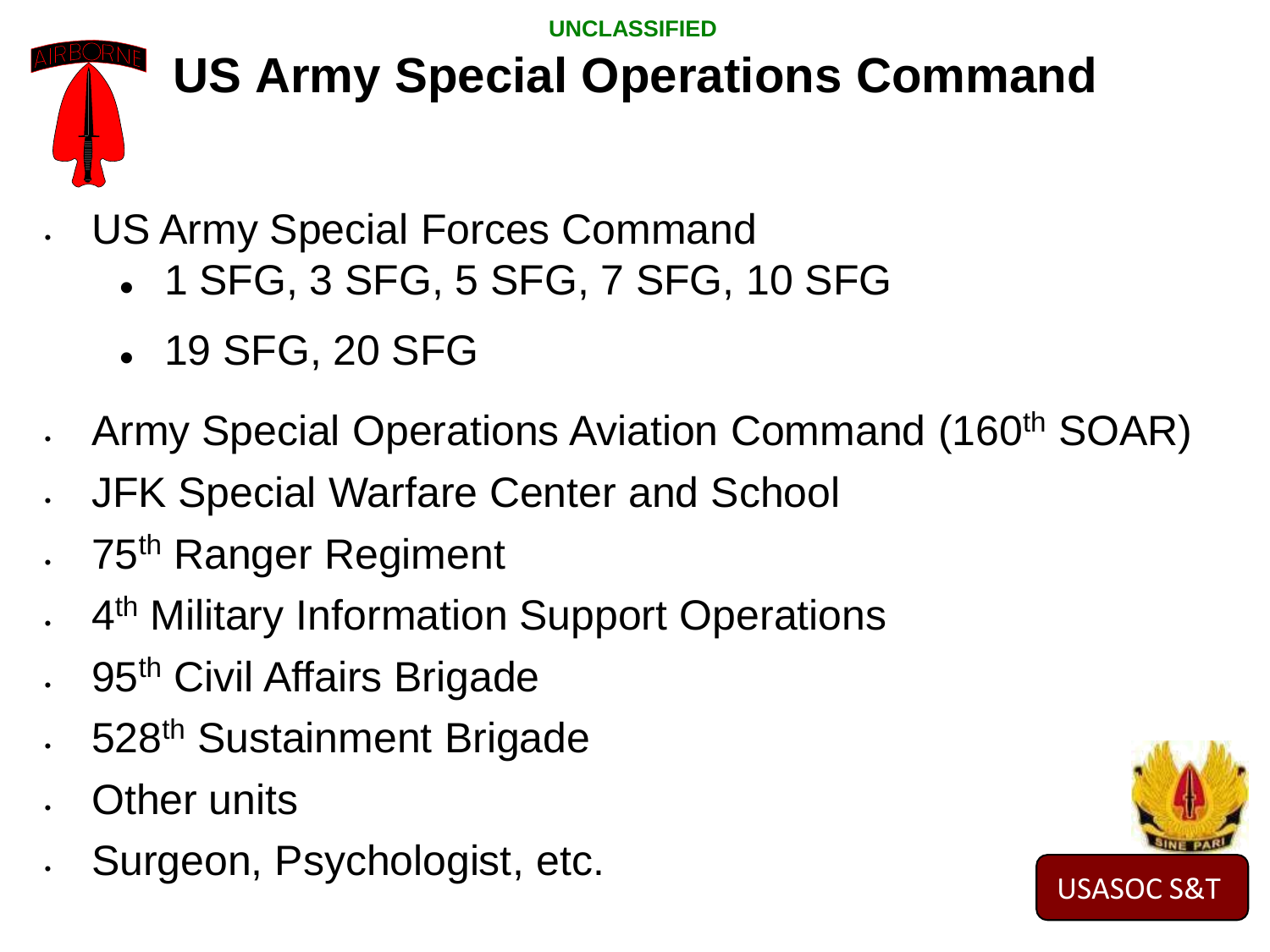### **US Army Special Operations Command**

- Unconventional Warfare, Foreign Internal Defense, Special Reconnaissance, Direct Action, Combating Terrorism, Counterproliferation, and Information Operations.
- Over 50% of SOCOM and an even larger majority of missions and casualties
- USASOC does training, doctrine, provision for Army SOF.
	- 22,000 active duty soldiers in 50+ countries







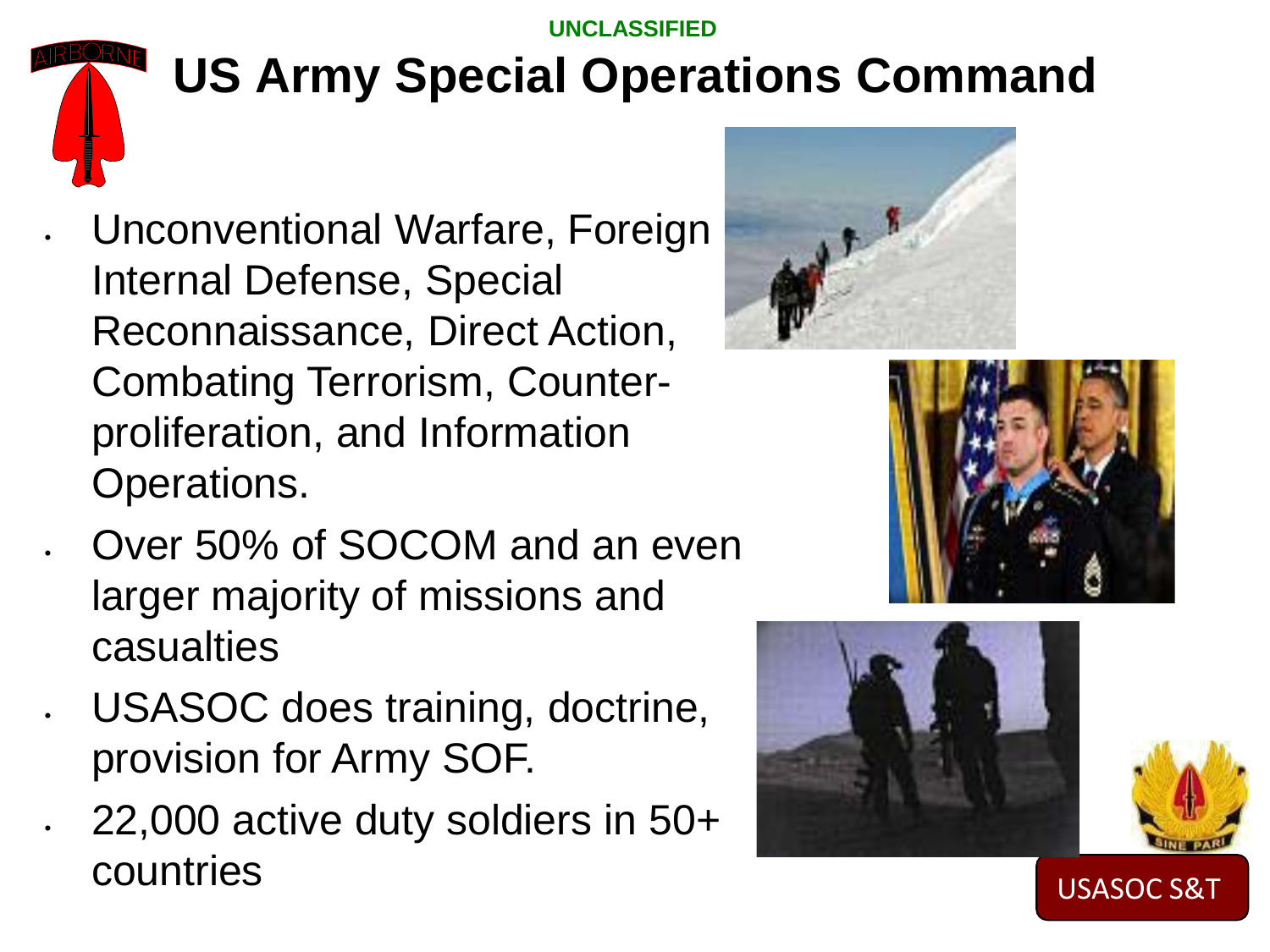

## **Directorate for Science and Technology**

- Provide a forum for S&T representatives to communicate with each other, primary command staff and stakeholders.
- Enable USASOC to speak with one voice on S&T issues and accelerate innovation on behalf of the warfighter.

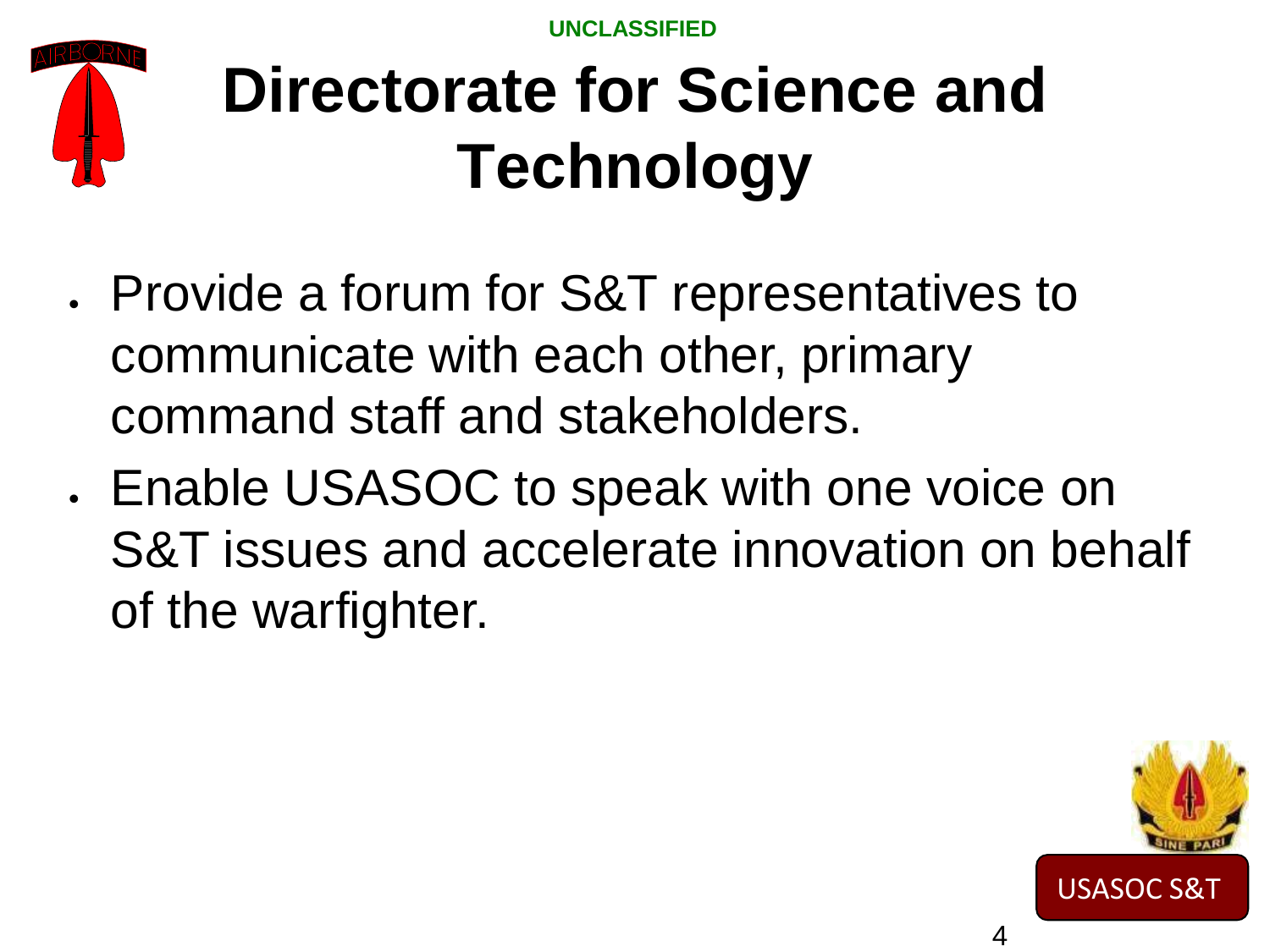

## **Office of Science and Technology Objectives**

- Develop a consolidated, validated S&T priority list
	- Approved by USASOC CG.
	- Every item has a plan for development and adoption by the force.
	- No duplication of effort.
- Develop active, productive relationships with a broad array of S&T agencies and activities
	- SOCOM S&T, TSWG, DARPA, RDECOM (ARL's, ARO)
	- Academia: University of North Carolina, Naval Postgraduate School, JHU Applied Physics Laboratory
	- Private sector
- Leverage P2 programs to achieve capabilities; modify when necessary with P11 funded technology to provide required capability for ARSOF.
- Improve information exchange regarding technology projects relevant to USASOC, emerging technology opportunities and upcoming events.
- Improve S&T situational awareness of activities among commodity areas, CSC/CSU representatives, and S&T performers.

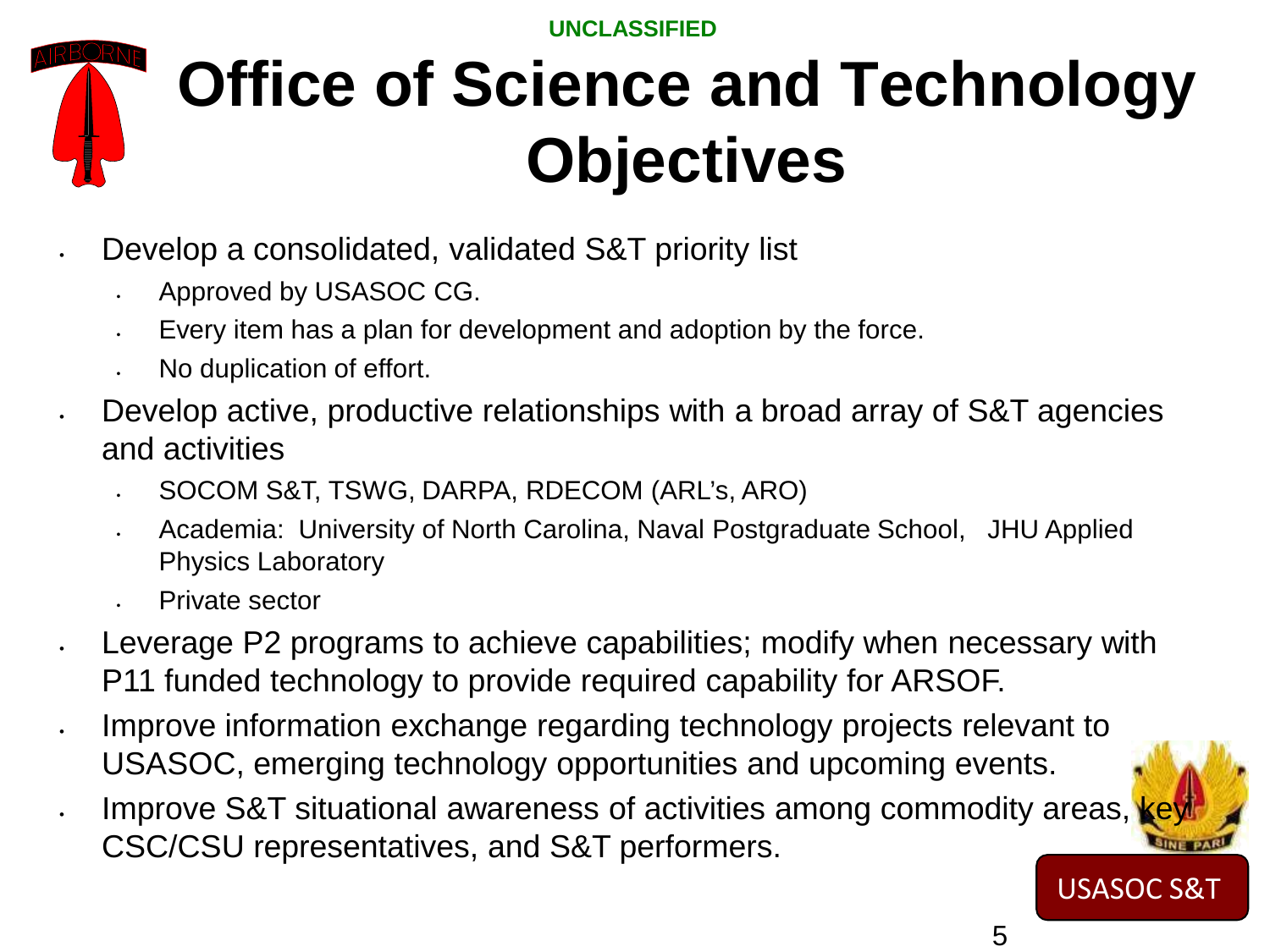

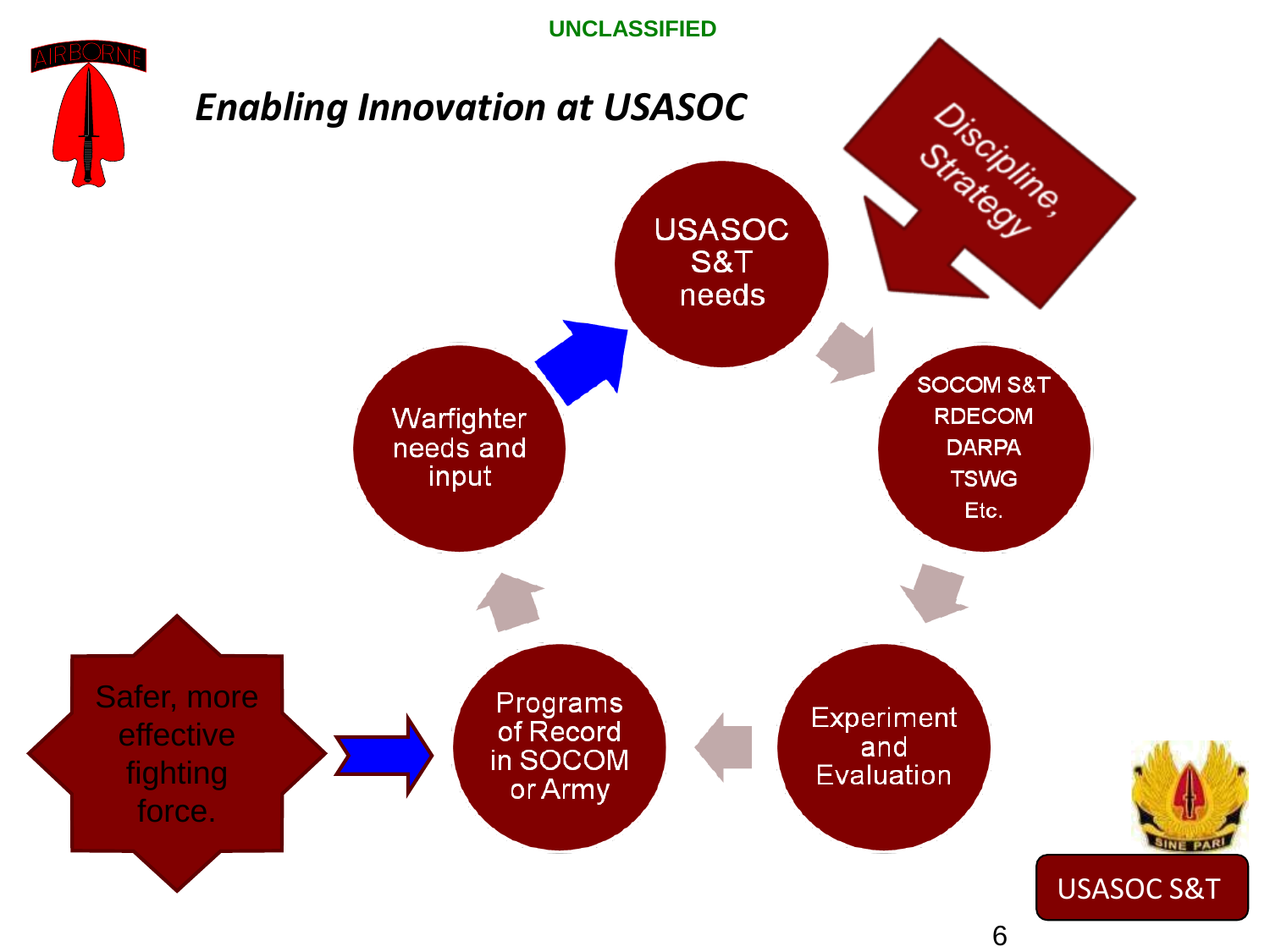## **USASOC S&T Council Membership**

- USASOC Office of Science &Technology
	- Command Science Advisor
- CSC/CSU Representatives
	- USASFC USAJFKSWCS ARSOCIC
	- ARSOAC 160th SOAR 528th Sustainment BDE (SO)
		-
	- 4th MISG 95th CA BDE 75th Ranger Regiment
- USASOC Directorates/Staff Elements
	- Command Surgeon and Psychologist
	- G2, ACE
	- G3X, Futures, PAD
	- G3 Requirements Validation, Lessons Learned Office
	- G4, DCSENG
	- G6, KMO
	- G8 CDD, SPAD, TED, SARD Division Chiefs
	- G8 CDD Capability Development Integration (CDI)
	- G8 CDD Commodity Area Chiefs
		- C4, ISR, MISO, Mobility, Target Engagement, Soldier Systems

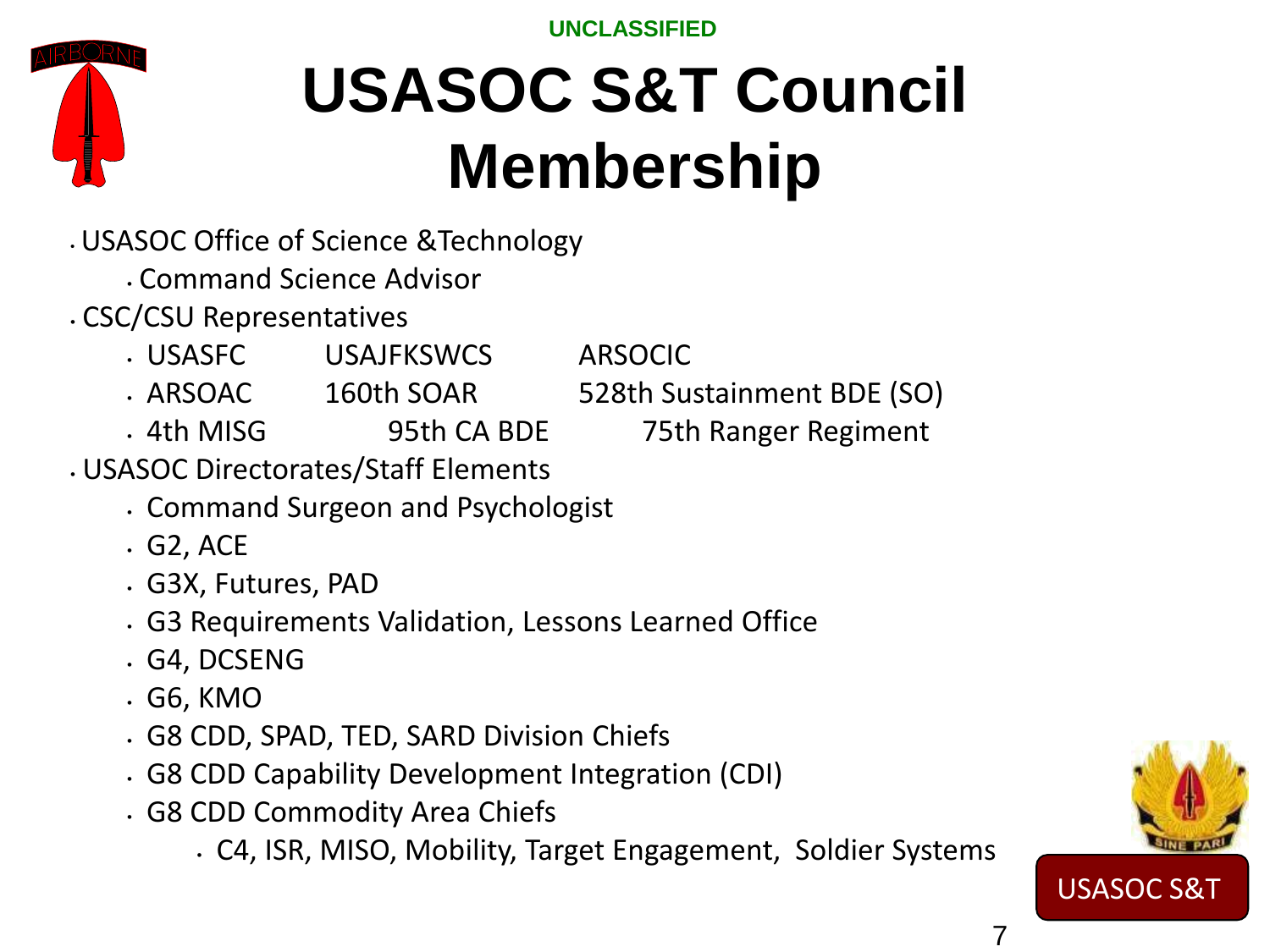

# **USASOC Process Science & Technology Gap List**

- Input continuously solicited throughout the command to analyze capabilities, collect and validate S&T gaps
- Used to develop a consolidated and categorized list of S&T areas of interest
- Serves as the basis for developing a command S&T strategy and plan
- Review current list for format & comments [USASOC S&T Gap List](https://portal.usasoc.socom.smil.mil/C17/C6/AOFDCDT/Technology%20Interest%20Areas/Forms/AllItems.aspx?RootFolder=/C17/C6/AOFDCDT/Technology%20Interest%20Areas/USASOC%202011%20Capability%20Gaps%20Lists&View=%7b38D42547-5120-48F7-A544-B736F)

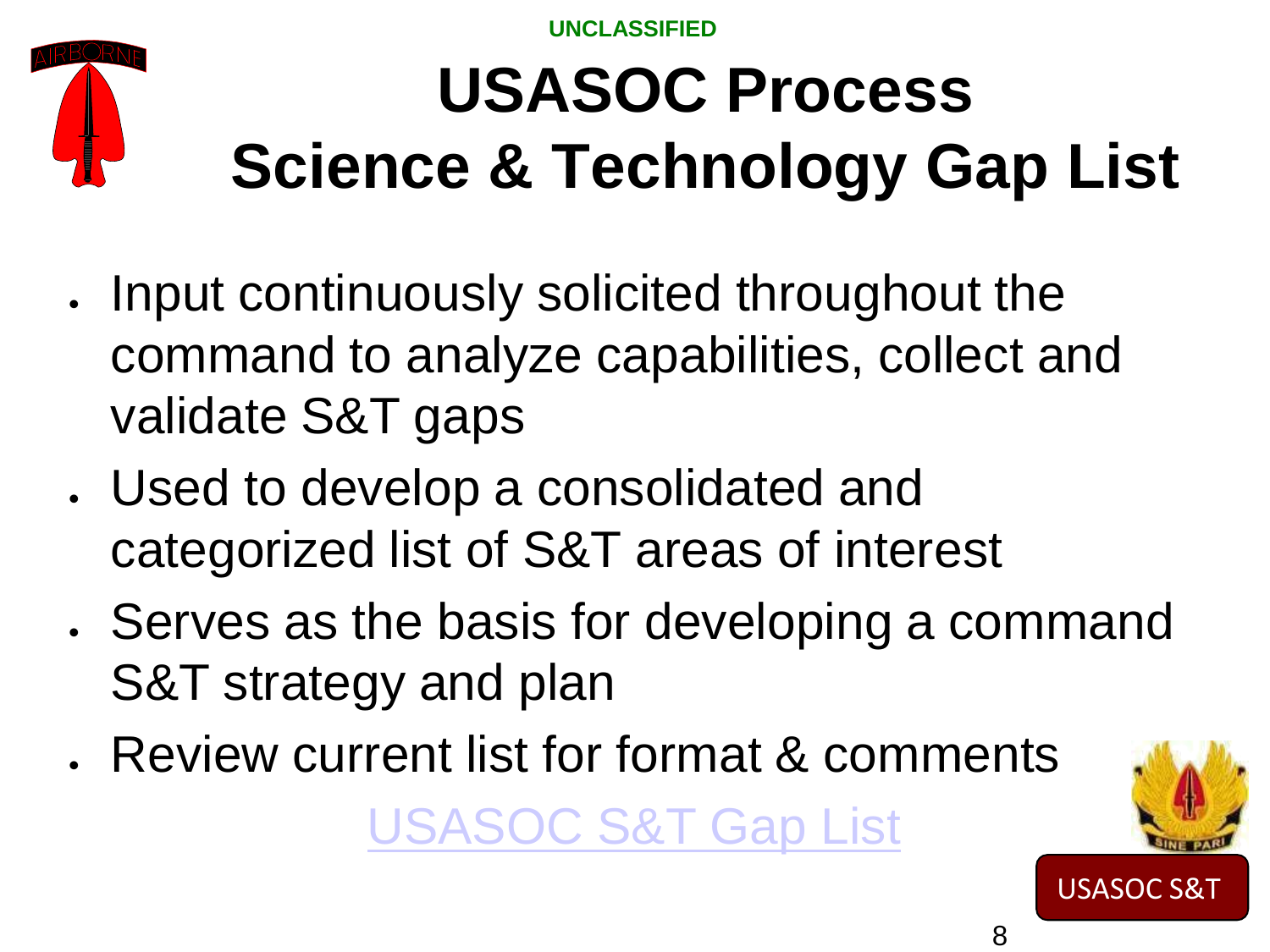

## **Objectives of S&T Gap Process**

- Establish a Command validated S&T Gap List
	- Identify, prioritize and resource S&T shortfalls and deficiencies
	- Maximize synchronization with USSOCOM Components, Army, & OGAs for collaboration and funding
	- Leverage USSOCOM and outside funding in support of ARSOF requirements
- Ensure participation and visibility for all USASOC **Stakeholders**

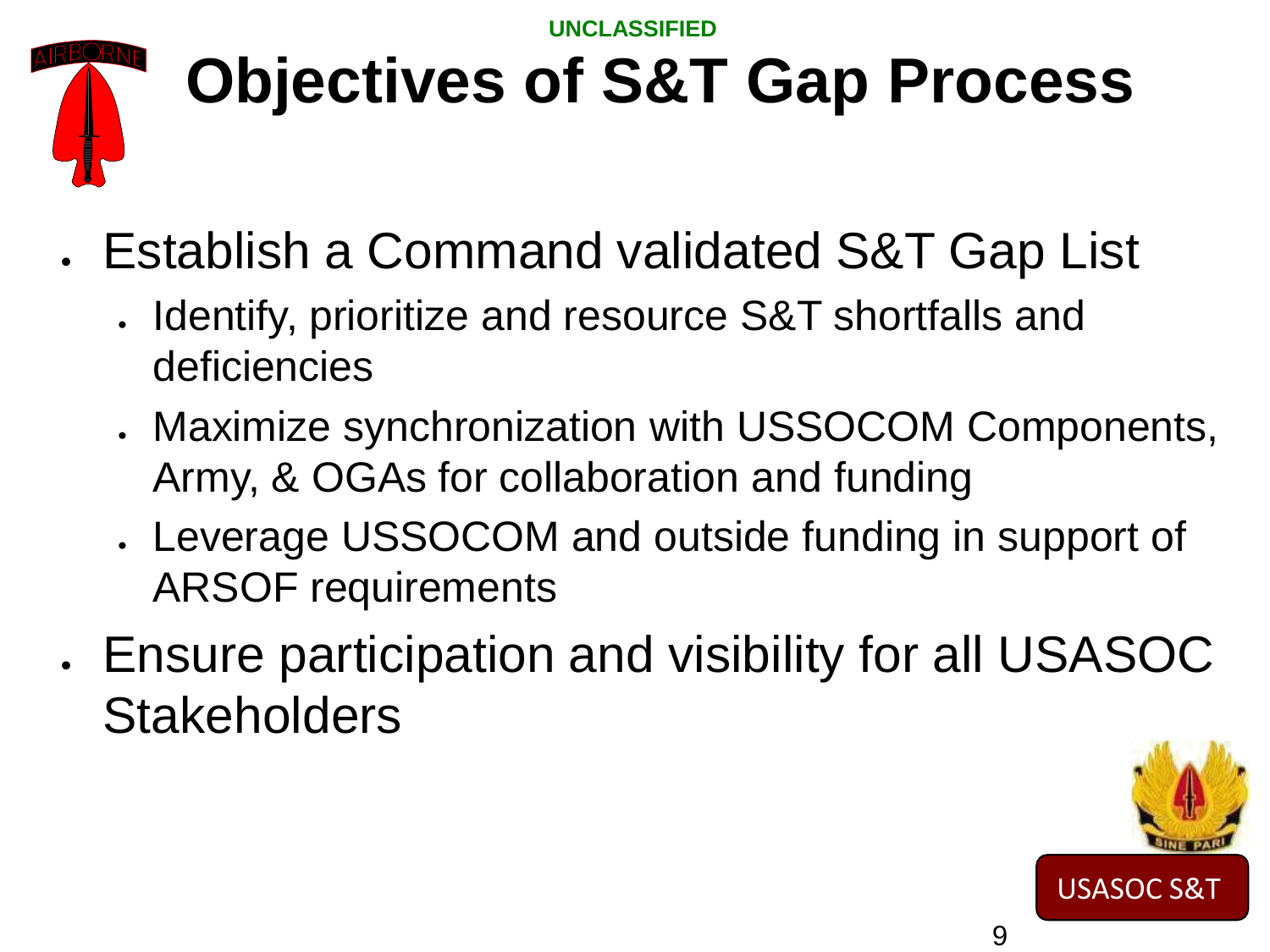## **Science & Technology Advisory Team Support to ARSOF**

#### •**Science and Technology Advisory Team (STAT)**

• Agreement between LTG Mulholland (USASOC) and MG Justice (RDECOM) on 30 AUG 2010

• Three member team led by a LTC includes a civilian Scientist/Engineer GS-13/15, and an NCOIC E7/9.

• Deployment periods for 179 days

• Responsibility for collecting, analyzing and interpreting data and information in support of the CJSOTF-A

• Provide materiel solutions when applicable to eliminate or reduce capability/technology gaps reported by SOF

#### •**STAT Progress**

- Deployed FEB 2011
- Prepared and submitted 24 Requests for Information (RFIs)
	- Located on Portal: [STAT Team RFI List](https://portal.usasoc.socom.smil.mil/C17/C6/AOFDCDT/STATS/Forms/AllItems.aspx)
	- 9 Still working, 12 Closed, 3 Projects
- Team traveling to meet SOF
- Replacement team scheduled for JUL deployment

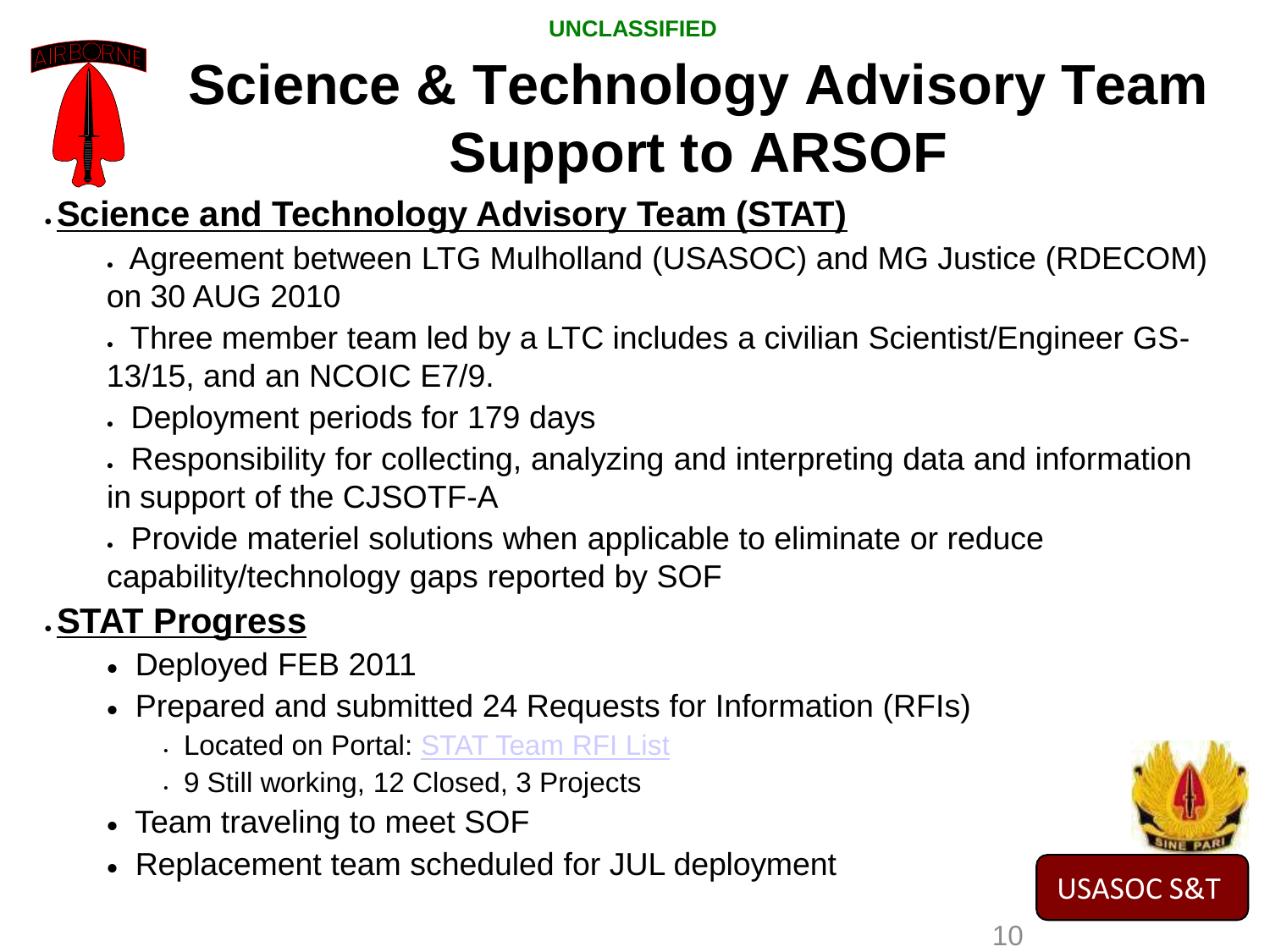

## **Technology Program Office Activities**

## JUONS 0125

- Supports USASFC requirement for stand-off IED detection
- #4 USASFC Capability Gap
	- UTV with GPR on front / TALON with Ground Penetrating Radar
	- USASFC and JIEDDO supports this draft JUONS
	- JIEDDO willing to financially support JUONS once validated
	- Reviewed by USASFC & 3rd SFG
	- Forwarded to CJSOTF(A) June 17th for review and submittal

### SANDI

- SANDI is JIEDDO's #1 project to mitigate #1 OEF Threat – VOIEDs
- Phase II:
	- ∙ Develop and test SANDI configuration;
	- ∙ Build and deploy 10 SANDI kits to OEF September 2011
- Benefit to SOF
	- ∙ Supports USASFC requirement for stand-off IED detection
	- ∙ JUONS in process
	- ∙ JIEDDO funding initiated
	- ∙ Supports JUONS 0125
	- ∙ Potential additional CONOPs and SOF applications
	- ∙ Phase III Maneuver and additional payloads

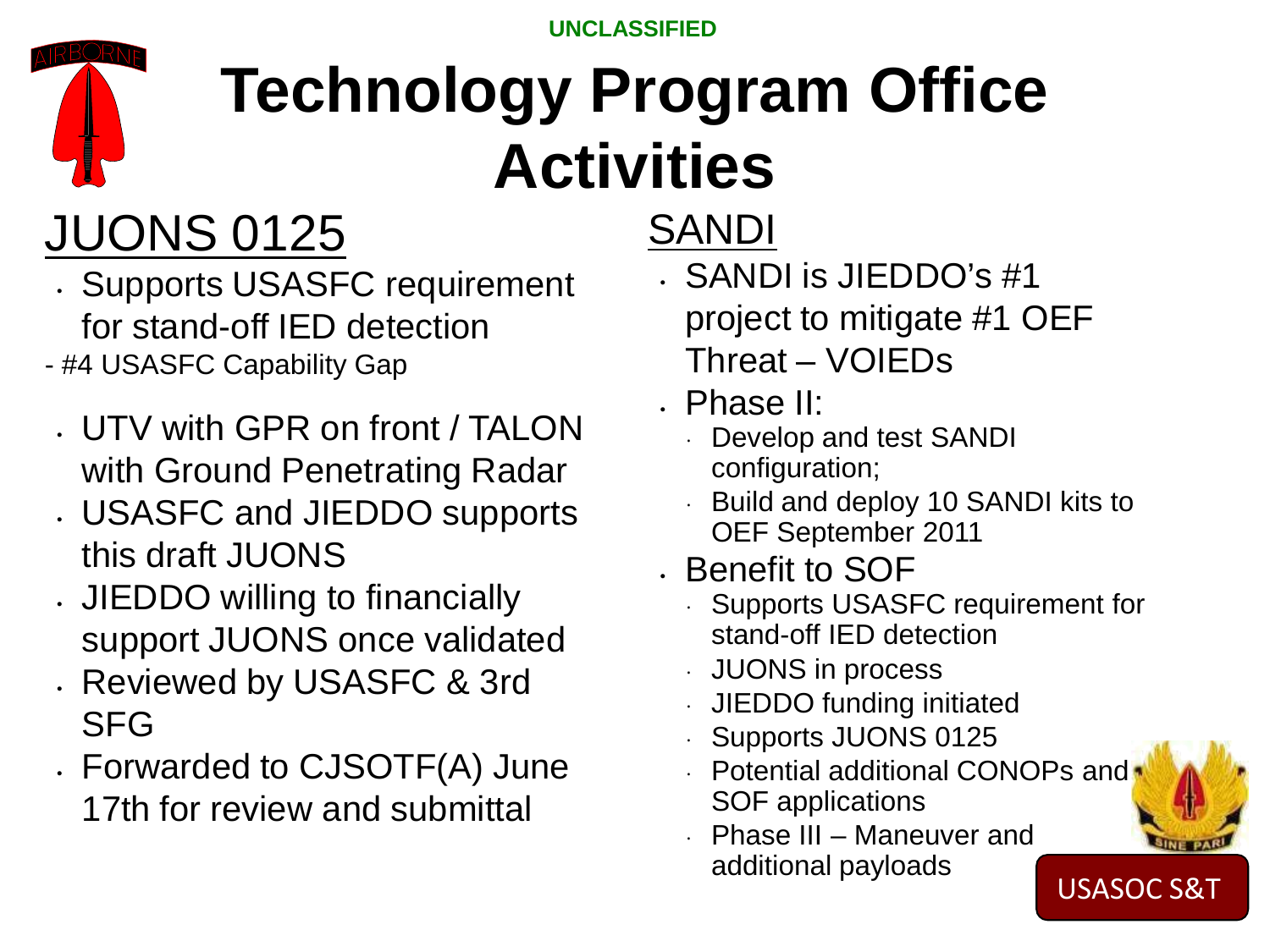

## **Technology Program Office Activities**

### WCU 360˚ Vision Augmentation

- Benefit to SOF
	- ∙ Potential technology solution to MRAP visibility issue
	- ∙ Gain experience with UNC academic liaison
	- ∙ Expand application of USASOC-UNC Partnership
	- ∙ Project completed for current scholastic calendar
	- ∙ Culminating project demonstrations June
		- 13, at Ft. Bragg
			- <sup>∙</sup> 3 projects demonstrated
			- <sup>∙</sup> USASFC, SORSE, Surgeon Office representatives attended
			- <sup>∙</sup> Excellent feedback/interaction
	- ∙ Additional projects proposed for the next scholastic cycle
- RSE JCTD • Benefit to SOF
	- ∙ Upgrade to exiting capabilities
	- ∙ Develop baseline kit for Army reduce MFPII resource requirements
- Achievements
	- ∙ Feeding new technologies through SWCS
	- ∙ Fielding new kits CONOPS developed
	- ∙ USASFC G-8 Involvement

### Op3D JCTD

- Benefit to SOF
	- ∙ Increased Warfighter access to 3DGEOINT
	- ∙ Improved 3DGEOINT exploitation tools
- Achievements
	- ∙ Spiral 1 assessment complete
	- ∙ Spiral 2 Program Review Board

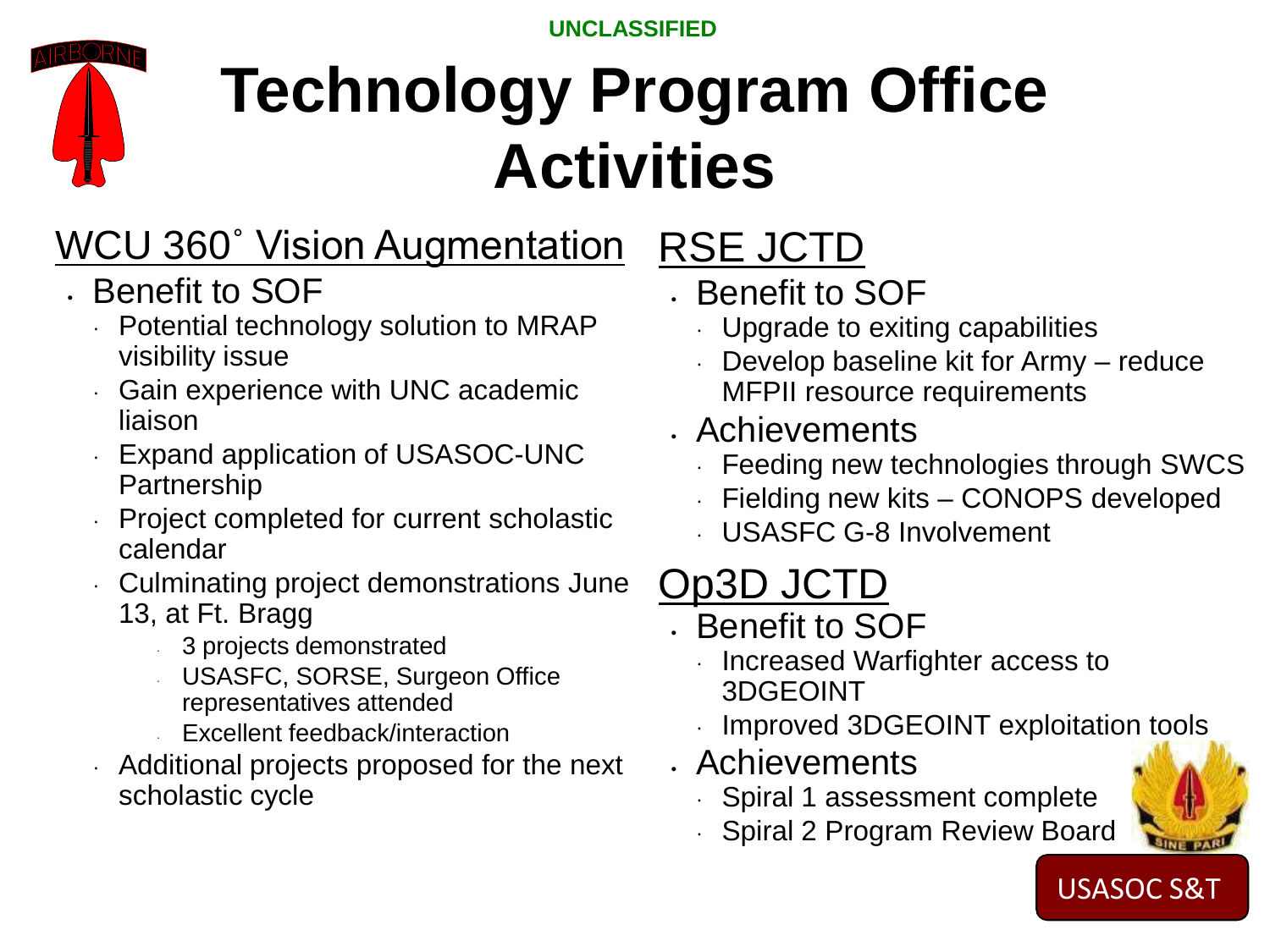# **Special Operations Research Support Element**

- 12-man ODA representing the full breadth of ARSOF MOS and components.
- Organized to include representation from other SOCOM components.
- Provide early operator feedback and assessment of new technologies.
- Field new technologies in the force and enable combat evaluations.
- Recently adopted a detailed approach for evaluation of technologies: these evaluations are avaialble on the USASOC SIPR portal.







13

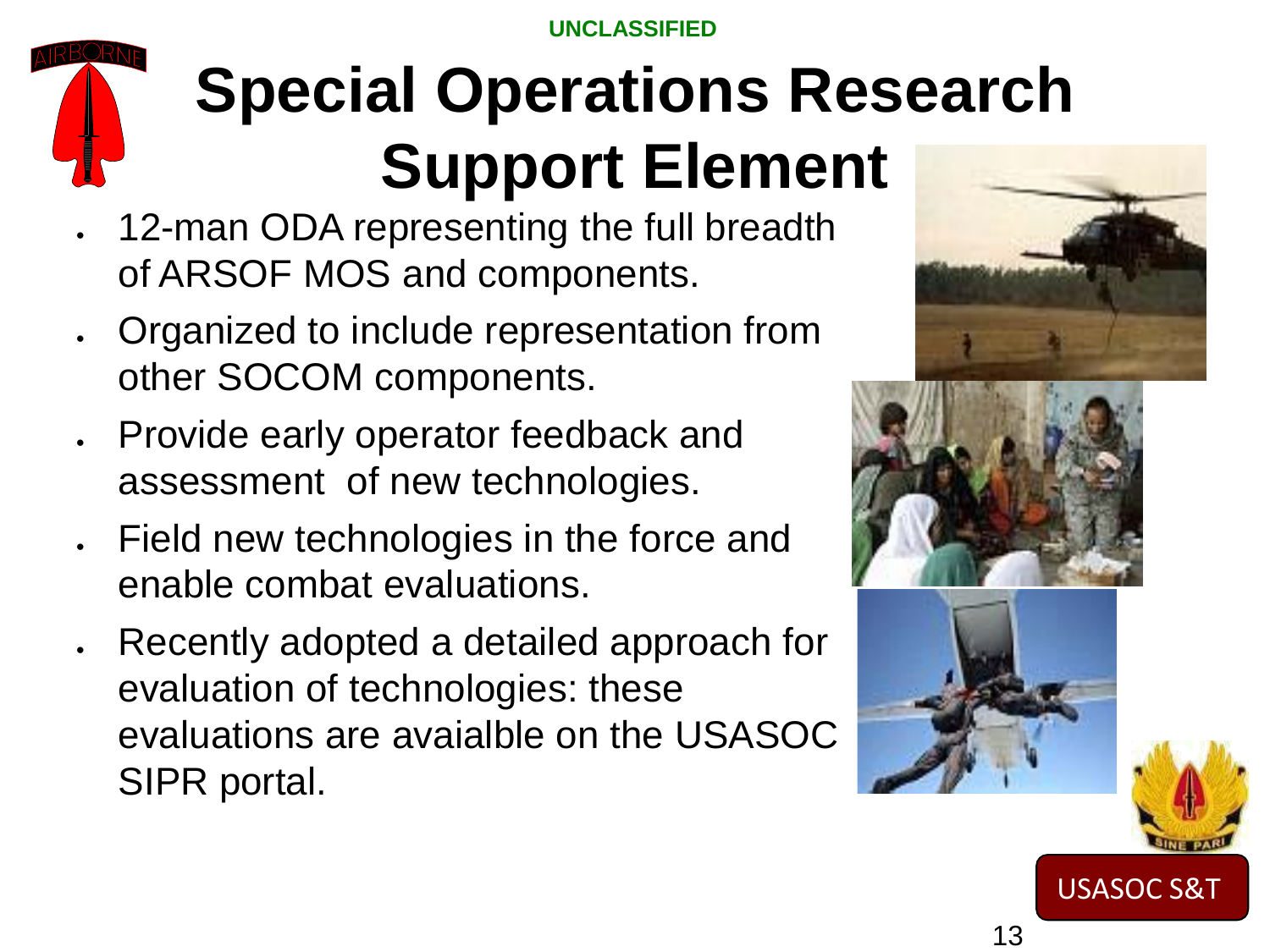# **High priority S&T gaps**

- Improved SIPR communications to the ODA
- IED stand-off detection and defeat
- Village Support Operations, especially force protection
- Intelligence, Surveillance, Reconnaisance
	- Full-motion video, signals intelligence
- Small, organic UAS, with advanced ISR
- Information and analytics
	- DCGS, Palantir, geospatial, socio-cultural
- Power and energy
	- Reduce size, weight of batteries, power systems, as well as the need for power

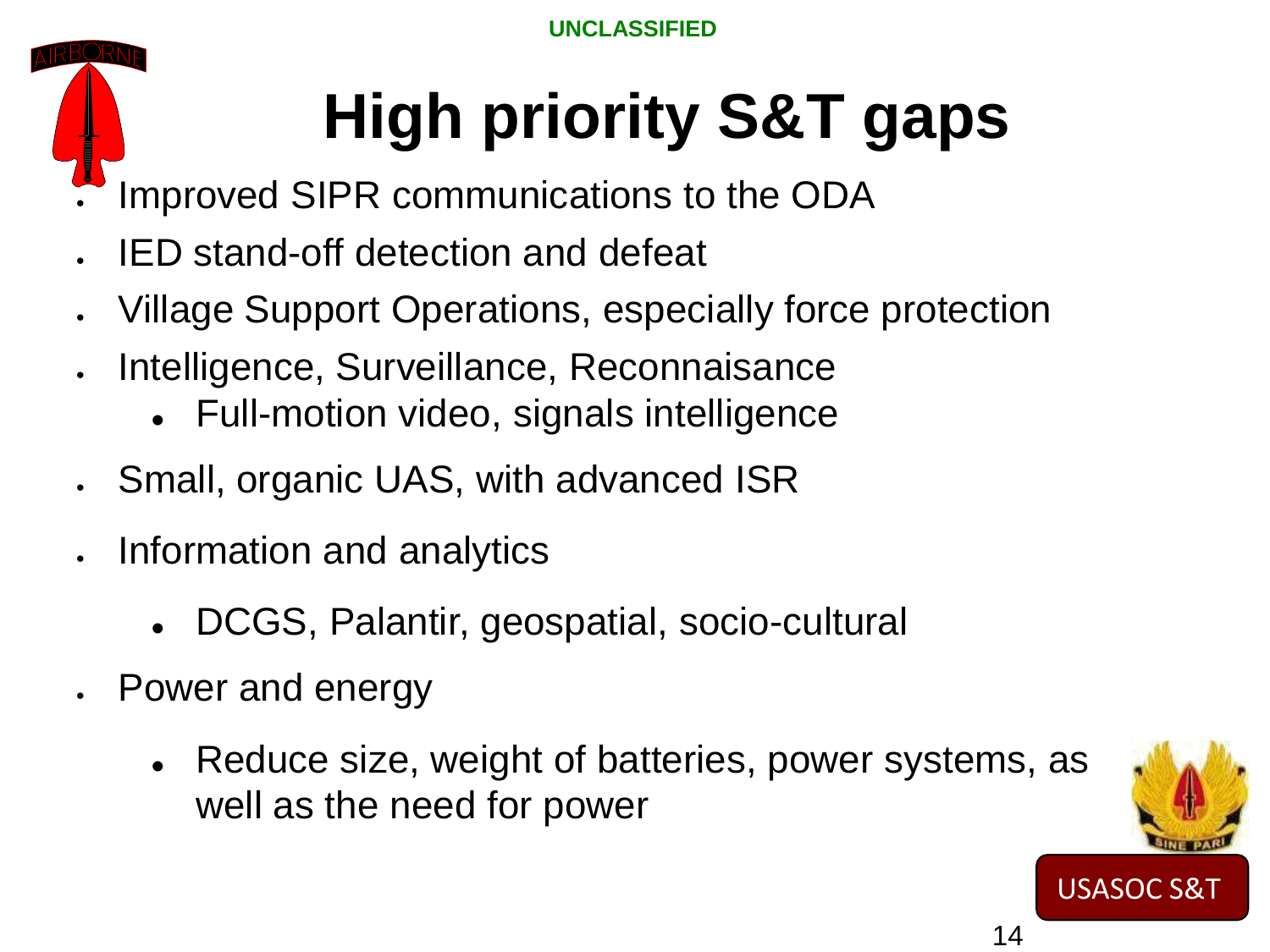

## **High priority S&T gaps Long Term**

- Tactical robotic systems (ground)
	- autonomous and semi-autonomous
- Identity fixing systems and their defeat
- Wearable computers, connected warrior
- Situational awareness advanced imaging systems in smaller, lighter, cheaper packages
- Cyber warfare: defense and enabling
- Technologies to enable traditional SOF unconventional warfare operations.

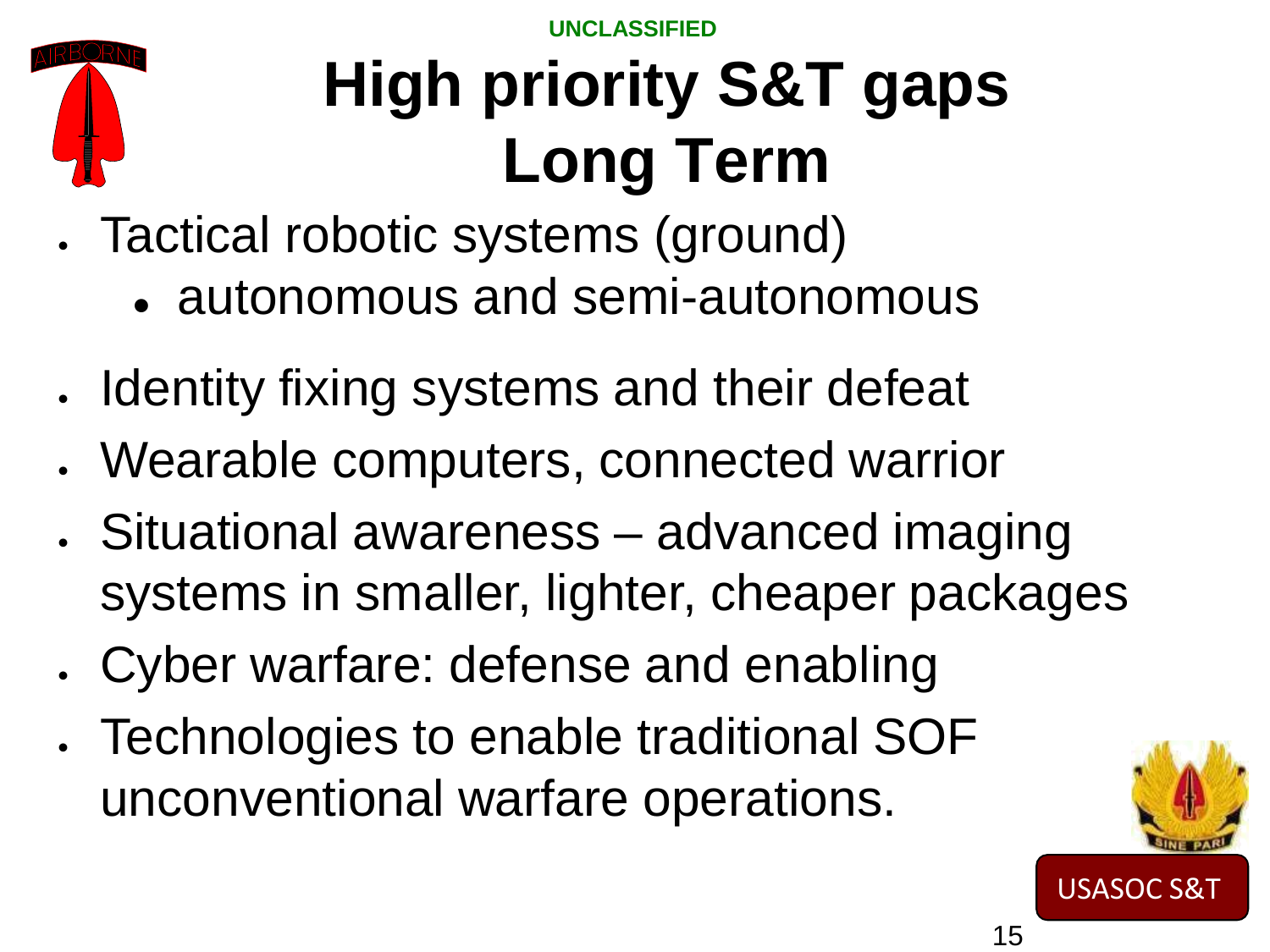

## **Not of interest**

- High frequency gravity waves
- Electrophoretic detection of humans
	- Or electrokinesis
- Expensive solutions to simple problems
- SOF peculiar solutions when GPF "big Army" can provide good systems with adequate BOI.